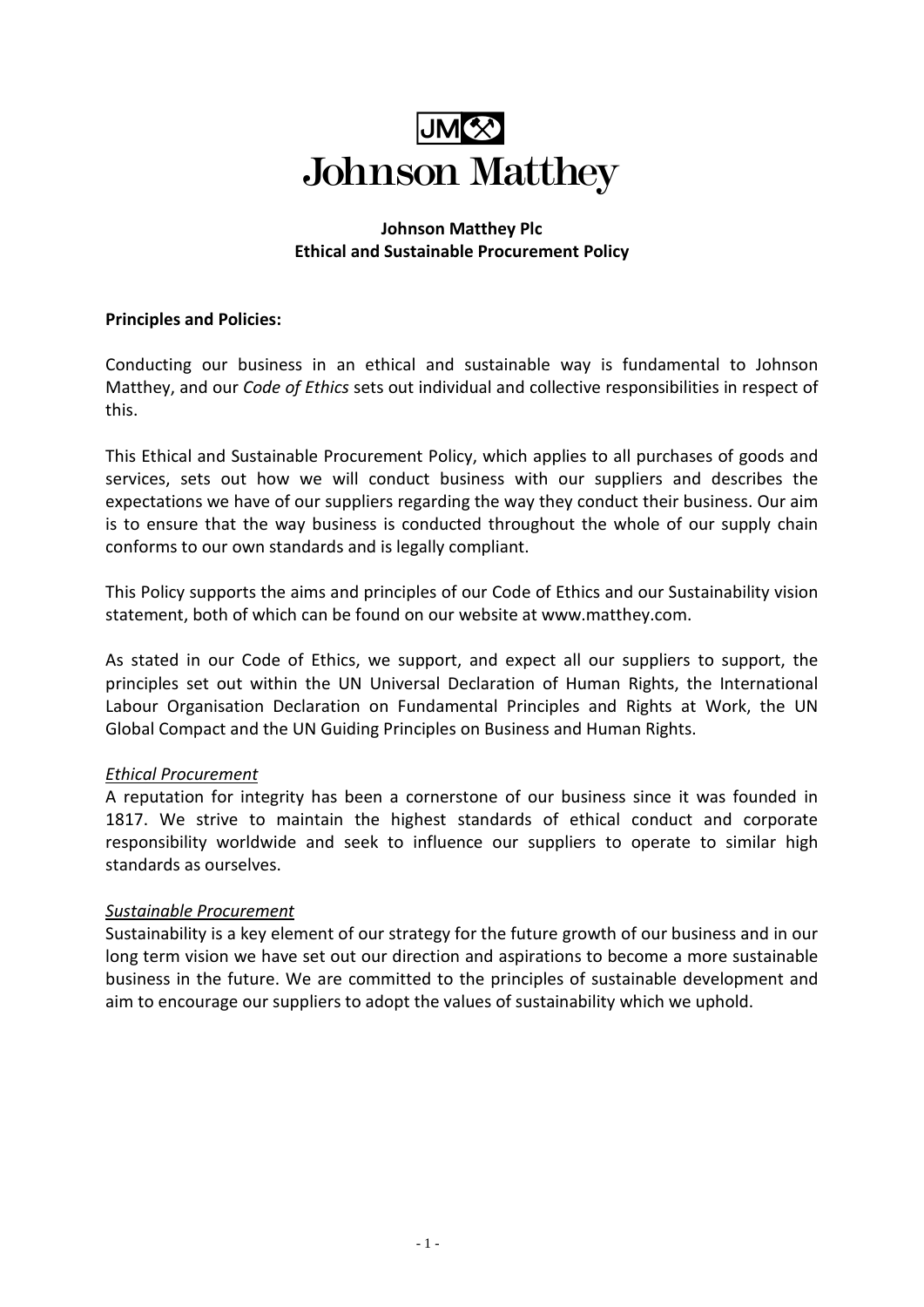# **Procedures:**

## **We will:**

- ♦ expect all our employees and those doing business on Johnson Matthey's behalf, including our agents, distributors, joint venture partners, consultants and other third party intermediaries to adhere to the principles in our Code of Ethics
- ♦ select and treat our suppliers fairly and objectively at all times;
- ♦ pay suppliers in accordance with the agreed terms and deal with exceptions in a timely manner;
- ♦ ensure an ethical basis to business practice;
- ♦ seek to ensure that our suppliers' sustainability credentials are considered in our supplier appraisal process and that, where appropriate, sustainability criteria are used in the award of contracts;
- ♦ work with our suppliers to eliminate enslaved labour or human trafficking if we find evidence of this practice, (reporting this to the relevant authorities where appropriate); and if the use of enslaved labour or human trafficking cannot be eliminated, we will not continue relationships with these organisations;
- ♦ seek to ensure that key suppliers understand and comply with this Ethical and Sustainable Procurement Policy.

## **We expect our suppliers to:**

- ♦ conduct business without the payment or receipt of inducements, unlawful incentives or other benefits that might be considered an attempt to influence decision makers;
- ♦ respect fundamental human rights, including worker representation;
- ♦ treat employees fairly, never abuse or threaten them and never use forced, bonded or child labour;
- ♦ maintain a safe working environment at all times and provide access to protective equipment and safety training for all employees;
- ♦ maintain effective policies, processes and procedures to manage their environmental impact and to operate their business in a sustainable way;
- ♦ comply with all applicable local, national, regional and international laws, regulations and directives at all times;
- ♦ respect the intellectual property rights of others.

# **Key controls:**

Group and divisional supplier surveys, audits and supplier site visits at a level of detail and on a frequency that is reasonably practicable and proportionate and is based upon a risk based approach.